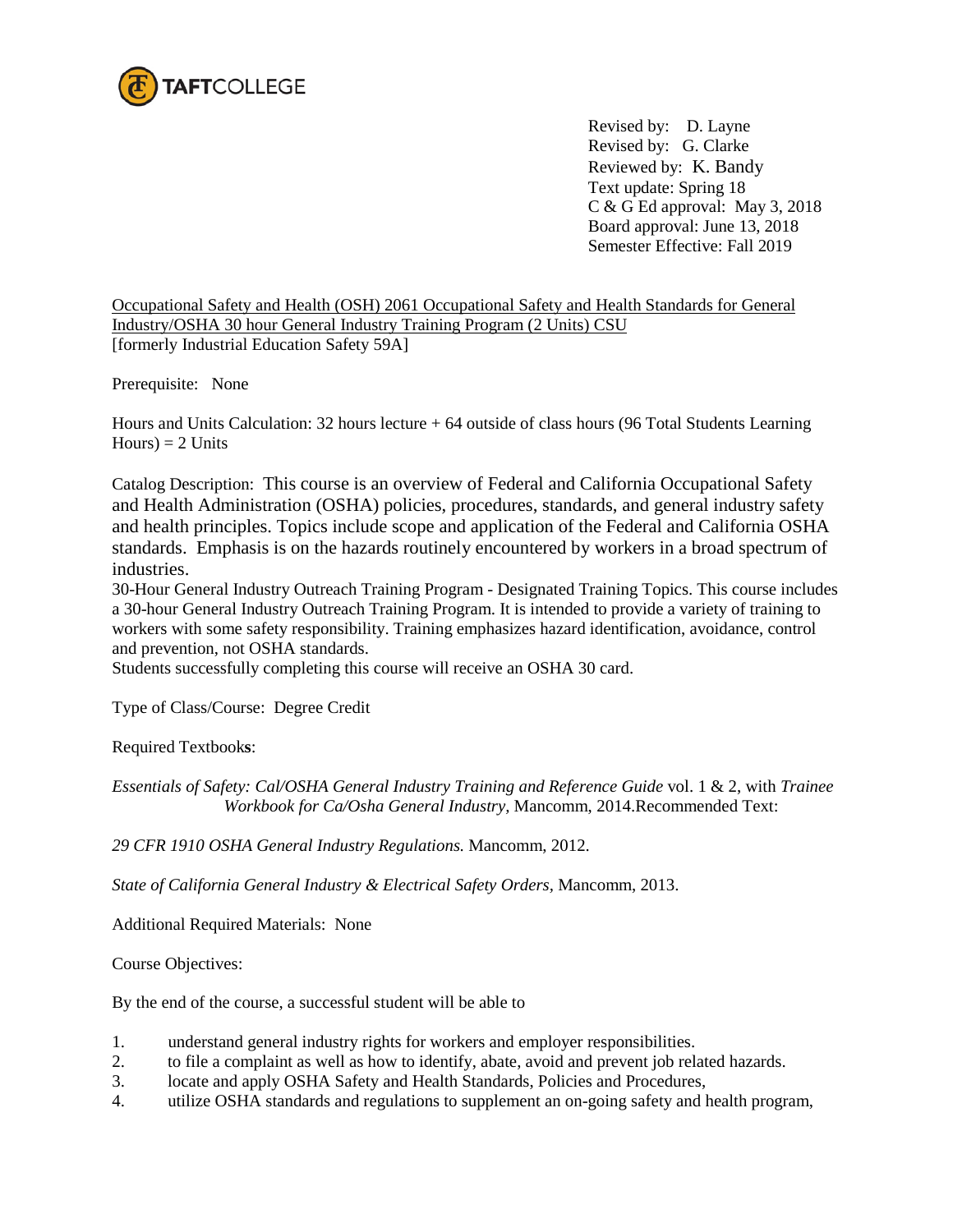

- 5. identify common violations of OSHA standards and propose abatement actions, and
- 6. describe appropriate abatement procedures for selected safety and health hazards.

Course Scope and Content: (Lecture)

| Unit I   | $\mathsf{A}$ .<br><b>B.</b><br>C.<br>D. | Introduction<br>Inspections and Citations Part 1903<br>Safety and Health Programs<br>Introduction to the OSHA Standards<br>Cal-OSHA Equivalents and Differences |
|----------|-----------------------------------------|-----------------------------------------------------------------------------------------------------------------------------------------------------------------|
|          |                                         |                                                                                                                                                                 |
| Unit II  | Standards I                             |                                                                                                                                                                 |
|          | $\mathsf{A}$ .                          | Walking and Working Surfaces Subpart D                                                                                                                          |
|          | <b>B.</b>                               | <b>Electrical Subpart S</b>                                                                                                                                     |
|          | $C_{\cdot}$                             | Personal Protective Equipment Subpart I                                                                                                                         |
|          | D.                                      | <b>Welding Subpart Q</b>                                                                                                                                        |
|          | $E_{\rm c}$                             | Cal-OSHA Equivalents and Differences                                                                                                                            |
| Unit III | Standards II                            |                                                                                                                                                                 |
|          | A.                                      | Introduction to Industrial Hygiene                                                                                                                              |
|          | <b>B.</b>                               | Hazard Communication Subpart H                                                                                                                                  |
|          | $C_{\cdot}$                             | Exit Routes and Emergency Action Plans Subpart E                                                                                                                |
|          | D.                                      | Materials Handling Subpart N                                                                                                                                    |
|          | E.                                      | Cal-OSHA Equivalents and Differences                                                                                                                            |
| Unit IV  | Standards III                           |                                                                                                                                                                 |
|          | A.                                      | Machine Guarding Subpart O                                                                                                                                      |
|          | <b>B.</b>                               | Lockout/Tagout Subpart O and S                                                                                                                                  |
|          | $C_{\cdot}$                             | Permit-Required Confined Spaces Subpart CC                                                                                                                      |
|          | D.                                      | Hazardous Materials Subpart Z                                                                                                                                   |
|          | Е.                                      | Recordkeeping Subpart D and E                                                                                                                                   |
|          | F.                                      | Cal-OSHA Equivalents and Differences                                                                                                                            |
|          |                                         |                                                                                                                                                                 |

OSHA 30 for General Industry

The topic requirements for OSHA 30 are as follows:

- 1. Mandatory
	- a. Introduction to OSHA -
	- b. Managing Safety and Health May include Injury and Illness Prevention Programs, job site inspections, accident prevention programs, management commitment and employee involvement, worksite analysis, hazard prevention and control, accident 4 investigations, how to conduct safety meetings, and supervisory communication.
	- c. Walking and Working Surfaces, including fall protection
	- d. Exit Routes, Emergency Action Plans, Fire Prevention Plans, and Fire Protection
	- e. Electrical
	- f. Personal Protective Equipment (PPE)
	- g. Materials Handling
	- h. Hazard Communication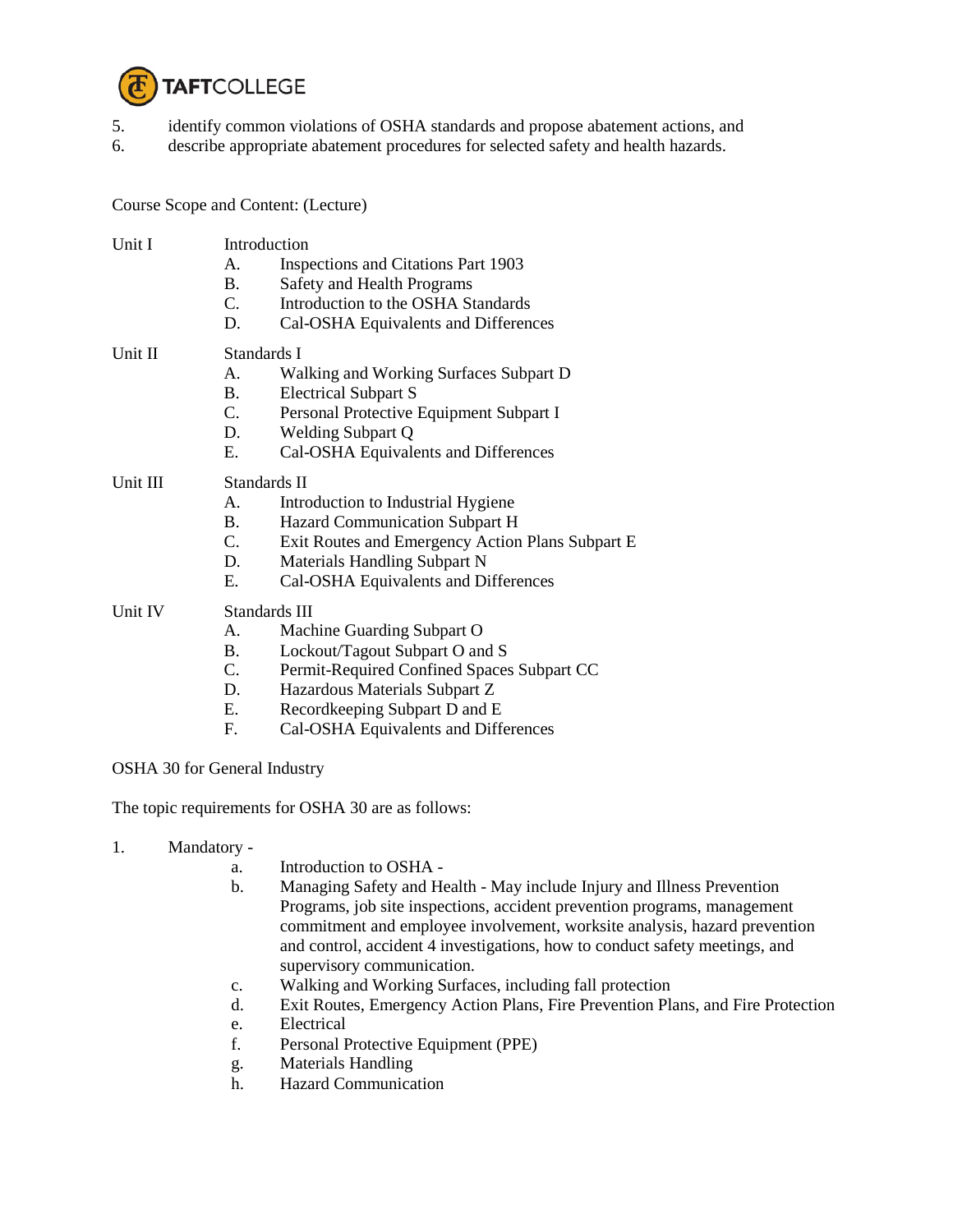

- 2. Elective At least 5 of the following topics must be presented. The minimum length of any topic is one-half hour.
	- a. Hazardous Materials (Flammable and Combustible Liquids, Spray Finishing, Compressed Gases, Dipping and Coating Operations)
	- b. Permit-Required Confined Spaces
	- c. Lockout / Tagout
	- d. Machine Guarding
	- e. Welding, Cutting, and Brazing
	- f. Introduction to Industrial Hygiene
	- g. Bloodborne Pathogens
	- h. Ergonomics
	- i. Fall Protection
	- j. Safety and Health Programs
	- k. Powered Industrial Vehicles
- 3. Additional optional topics. Teach other general industry hazards or policies and/or expand on the mandatory or elective topics. The minimum length of any topic is one-half hour.
	- a. This will be at the discretion of the instructor, depending upon the audience, but will most likely expand on the elective topics.

Learning Activities Required Outside of Class:

The students in this class will spend a minimum of 64 hours outside of the regular class time doing the following:

- 1. Studying assigned text, handout materials, and class notes
- 2. Reviewing and preparing for quizzes and examinations
- 3. Reviewing case studies
- 4. Completing written assignments and projects

Methods of Instruction:

- 1. Lecture
- 2. In-class workshops
- 3. Activities
- 4. Demonstrations
- 5. Case Studies

Methods of Evaluation:

- 1. Written final exam (OSHA 30)
- 2. Written final exam (General Industry Standards)
- 3. Presentation
- 4. Participation
- 5. Quizzes
- 6. Role Playing
- 7. Group Projects